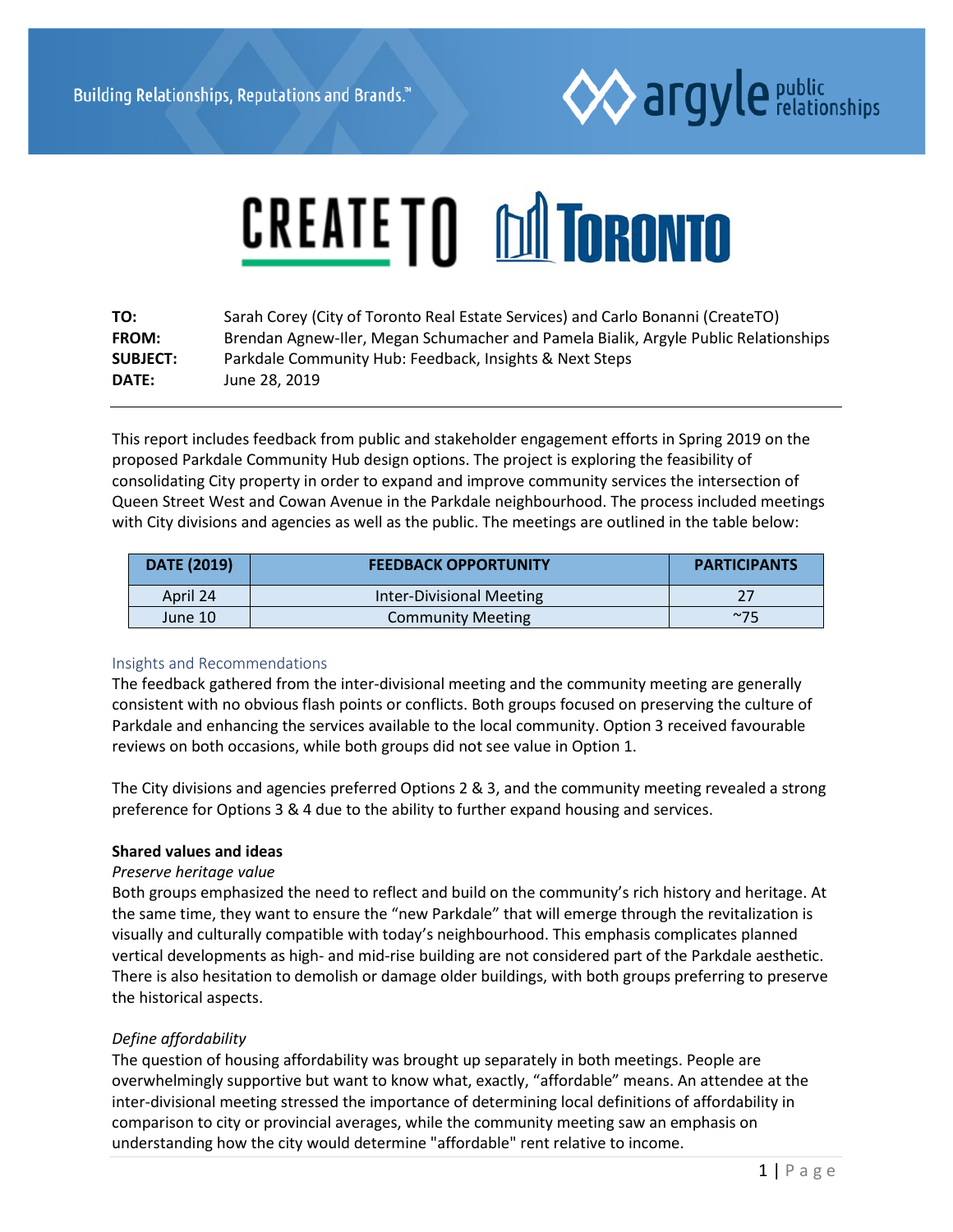

Affordability was a consistent concern for local community members when discussing rent in housing as well as their ability to rent local retail spaces.

#### *Create a welcoming space*

The residents of Parkdale see their community as a welcoming, diverse and vibrant place and expect the surrounding architecture to reflect these values. One of the concerns about integrating taller buildings is that it will overwhelm the streetscape and detract from the character of Parkdale.

#### **Differing viewpoints**

The stakeholders at the inter-divisional meeting generally spoke of the greater social impact of the revitalization for community members. The public meeting saw more of a focus on specific details of the built form, logistics and potential day-to-day disruptions.

#### Public Feedback Summary

This section summarizes the feedback from the June 10, 2019 public meeting at Bonar-Parkdale Presbyterian Church. A more detailed summary of the June 10 Community Meeting can be found in Appendix A.

#### **Option preferences**

Options 3 & 4 received the most attention from the Parkdale community. They strongly support any efforts for the City to acquire the land currently occupied by Dollarama. In general, the community supports maximizing the amount of social housing and rebuilding the library on the west side of Cowan so that it can be integrated with the community centre.

The community was less interested in Options 1 & 2. Both options were criticized for lacking ambition, providing too little new housing, failing to integrate the library with the community centre, impacting current live/work spaces, and a lack of green space.

A hybrid "Option 5" slowly emerged in the group discussions, with separate work groups offering similar feedback. This option built on Options 3 & 4, but further integrated green space through green roofs, expanded the library to three-storeys to allow for increased community rooms and spaces, prioritizing preservation of historic buildings, and included support networks for entrepreneurs (see Appendix A).

## **Top priorities**

## *1. Maximize and define affordable housing*

Parkdale community members are overwhelmingly supportive of improving and expanding affordable housing options. Options 3 and 4 were both praised for an increased focus on providing housing options. However, there is a lack of clarity regarding the official or applicable definition of affordable housing. Parkdale community members are uncomfortable fully supporting an affordable housing model for this site until it is determined how many affordable units each model could offer, the relative size and quality of these units, the approximate rental rates, and whether or not the rental rates would geared-to-income.

*2. Incorporate green space*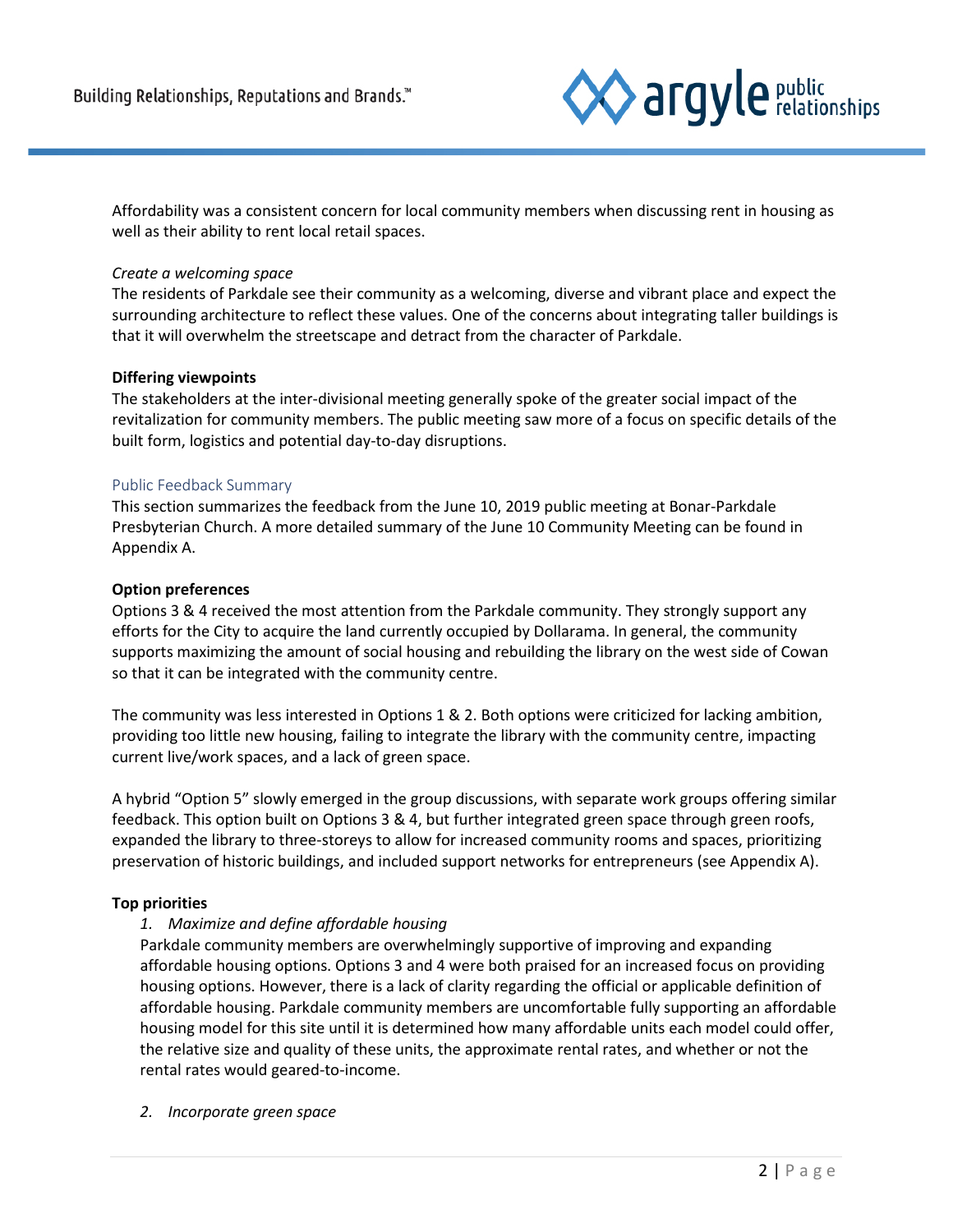

The inclusion of green space was a running theme across discussion and assessment of all four community hub options. Community members were particularly excited by the courtyard noted in Option 3 and expressed a desire for increased green space in Options 1 & 2. In general, attendees would like more information about the potential revitalization of surrounding parks and green spaces – specifically Milky Way Garden – and would appreciate additional green installations, such as trees along sidewalks, to be marked on future hub layouts.

# 3. *Prioritize artists*

The role of local artists was frequently discussed, focusing on their influence in Parkdale's culture but also in discussions of prioritizing public art. The community made it clear that they consider artists to be a core aspect of Parkdale, and would like to see a focus on spaces where the public can enjoy and interact with art. This included gallery space and making spaces available for outside exhibits. Some individuals mentioned a desire for affordable artist workspaces to be included in the community hub, as well as spaces for performance and exhibitions. The needs of current 1313 residents were also frequently brought up, including concerns about noise during construction, obstruction of natural light by taller buildings, and potential displacement during construction. Further, the community was unified in

## *4. Bring the library and community centre together*

Options 3 & 4 were overwhelmingly preferred in the public meeting, as they both allowed for a complete library revitalization and overall expansion of programming. The community would like to be able to build a fully integrated library and community centre for an all-in-one civic building.

## **Concerns and Challenges**

## *1. Prevent private ownership*

The community clearly expressed they do not want any new housing spaces to be owned or controlled by the private sector. There is also a desire for any new retail spaces to be moderated by the City as opposed to the private sector. The community also strongly emphasized that they would like smaller, more affordable retail units accessible to local businesses to ensure they can compete and continue to contribute to the local culture and economy.

## *2. Increase sidewalk space*

Community members feel that there is not enough sidewalk space in the current hub Options. The nature of this concern varies between accessibility, aesthetics, and the ability to use sidewalks for art displays or exhibitions. Some individuals suggested a raised walkway model, not unlike the elevated sections of the PATH network.

## *3. Secure the Dollarama site*

Options 3 & 4 drew the most attention partly because they were the most ambitious. In particular, the community believes the eventual purchase of the Dollarama lot is paramount. Options 1 & 2 were less favourable as they failed to provide the City control over the adjacent property, thereby restricting expansion of community services or forcing collaboration with the private sector.

## *4. Incorporate street-level retail*

Options 3 & 4 both allow for the opening of new retail and community services within the community hub. Community members suggest essential retailers like grocery stores be given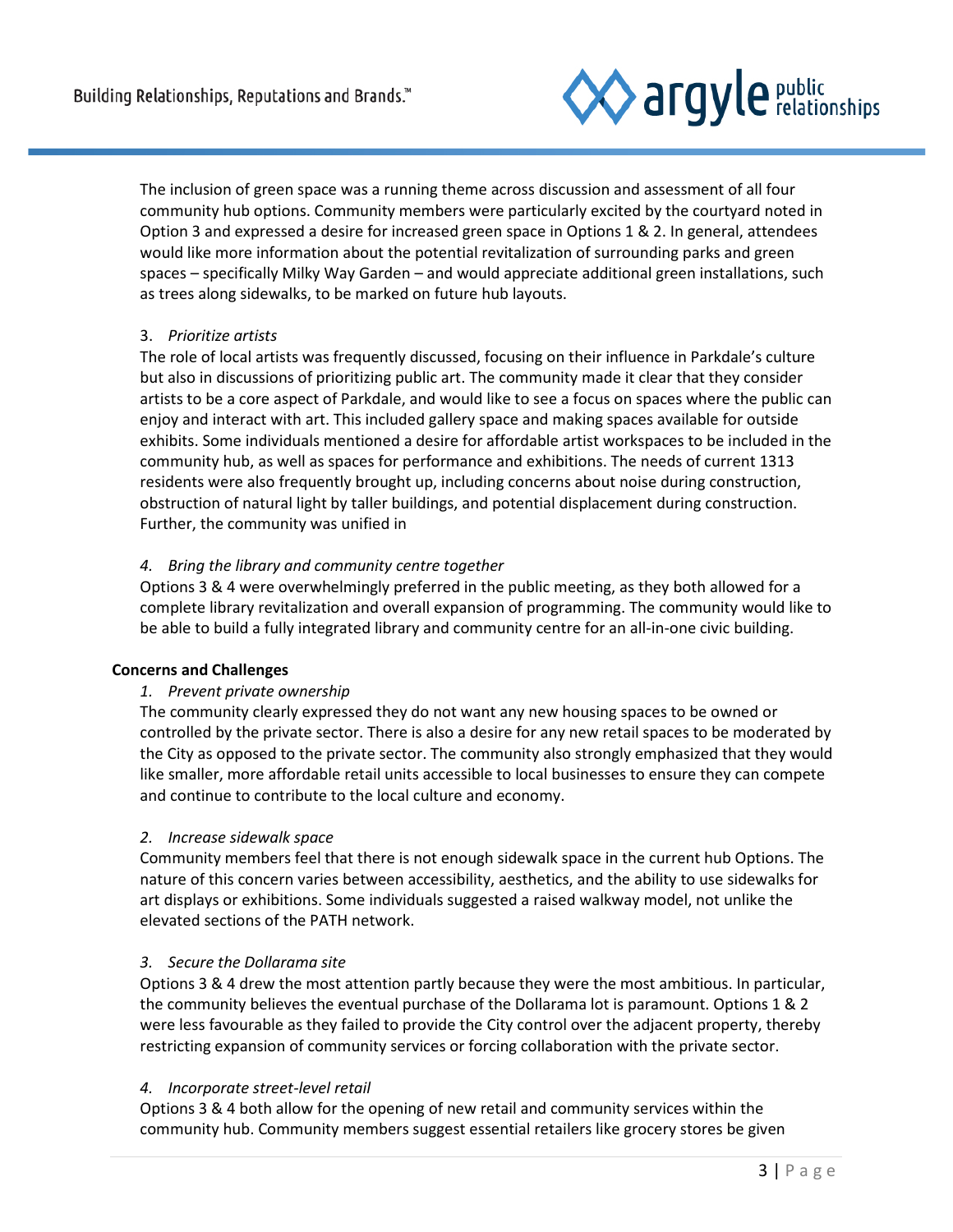

priority to open on the street level, while services that may only require visiting once a month are relegated to upper levels.

## *5. Improve scope + understanding of project*

The Parkdale community seems to be unsure of the exact scope of the community revitalization, likely due to the different options presented and considerations of how each option could interact with other ongoing community projects. The role of the TCHC apartment building at 245 Dunn Ave. was brought up several times at the public meeting. Although the Parkdale Hub project is not proposing any impacts to this building or its tenants some current residents were unclear about this and would like further assurances to be provided that their housing will not be affected or incorporated into the hub.

#### *6. Strategically plan phasing*

As discussions of this project progress, the community will continue to press decision-makers about the sequencing of construction. During the public meeting, concerns were voiced regarding any potential temporary library closure and the effect this would have on the community. Similarly, the residents of 1313 were concerned about how their live/work spaces would be disrupted or if they would be temporarily displaced, while others raised concerns about the gallery hours and operation through the construction period. The project team advised that a construction phasing strategy will be developed in future project phases through ongoing discussions with the community, and will aim to minimize impacts on current programs and tenants.

#### Stakeholder Feedback Summary

This section summarizes the feedback received from different City of Toronto divisions and agencies on April 24, 2019, at St. Lawrence Hall. A more detailed summary can be found in Appendix B.

As previously noted, the concerns and preferences from the Inter-divisional meeting are similar to those from the Community Meeting. Option 3 was the preferred model, with division and agency representatives noting that this option struck a delicate balance between development and heritage preservation.

Option 1 received the most critical feedback, as attendees noted the minuscule land allotment for housing and the lack of green space.

Twenty-seven stakeholders attended the meeting, offering representation from the following groups:

- Shelter, Support, and Housing Administration, City of Toronto
- Toronto Public Library
- Social Development, Finance, and Administration, City of Toronto
- City Planning, City of Toronto
- Parks, Forestry & Recreation, City of Toronto
- Toronto Public Health
- Affordable Housing Office, City of Toronto
- Councillor Perks' Office
- Toronto Community Housing Corporation
- Toronto Parking Authority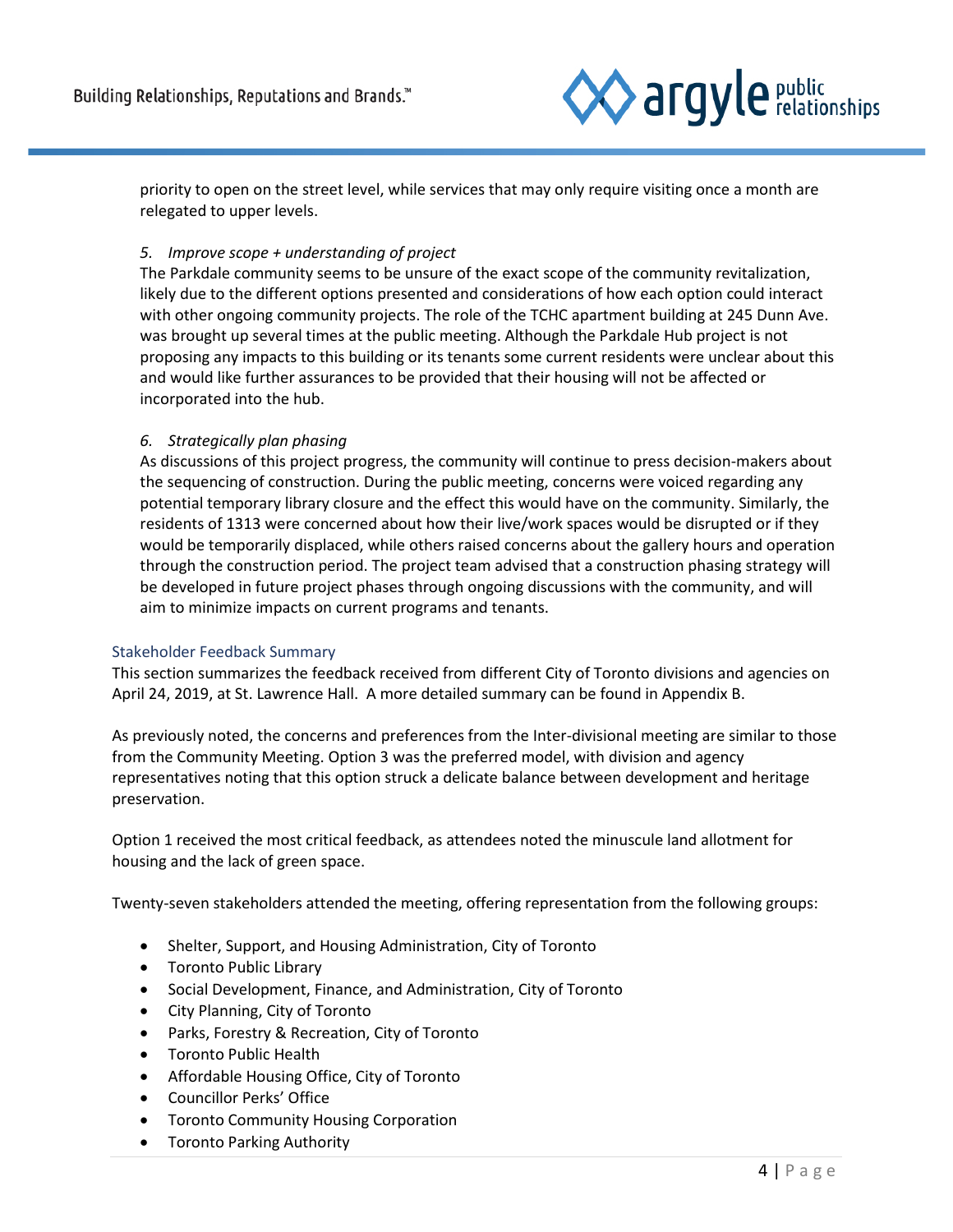

• Artscape

## **Priorities**

# *1. Incorporate green space*

Much like the public meeting, the attendees of the inter-divisional meeting prioritized green space. The courtyard feature in Option 3 was well reviewed.

# *2. Integrate social services*

Ensuring the community hub is accessible and offers assistance to local residents was a common theme throughout the discussion. The overall social impact of the revitalization was emphasized, including conversations focused on the economic standing of the community, social service usage and ensuring public safety. Specific questions were asked about how new services can be seamlessly integrated with current offerings to ensure the community is adequately supported. Breakfast programs, homelessness services and youth programming were all explicitly mentioned as ways to ensure the community is supported.

## **Challenges**

# *1. Define and determine affordability*

One attendee noted the importance of determining the definition of 'affordable' in relation to new housing opportunities at this site – a sentiment echoed at the June 10 community meeting. More specifically, concerns arose about whether or not the specific market conditions and economic trends in Parkdale were being considered, as opposed to trends within the City of Toronto as a whole.

## Process & Next Steps

This section includes the process and next steps the project team shared with the community at the June 10 community meeting and shared online at the [http://www.parkdale.ca](http://www.parkdale.ca/) website.

## **Current Status**

- Preliminary Due Diligence
	- o *Completed Winter 2018*
- Community Engagement Vision and Guiding Principles
	- o *Completed Summer 2018*
- Conceptual Design & Massing Study
	- o *Currently underway*
- Preliminary Costing Analysis
	- o *Currently underway*
- Planning Studies (Heritage Conservation District Plan & West Queen West Framework)
	- o *Ongoing*